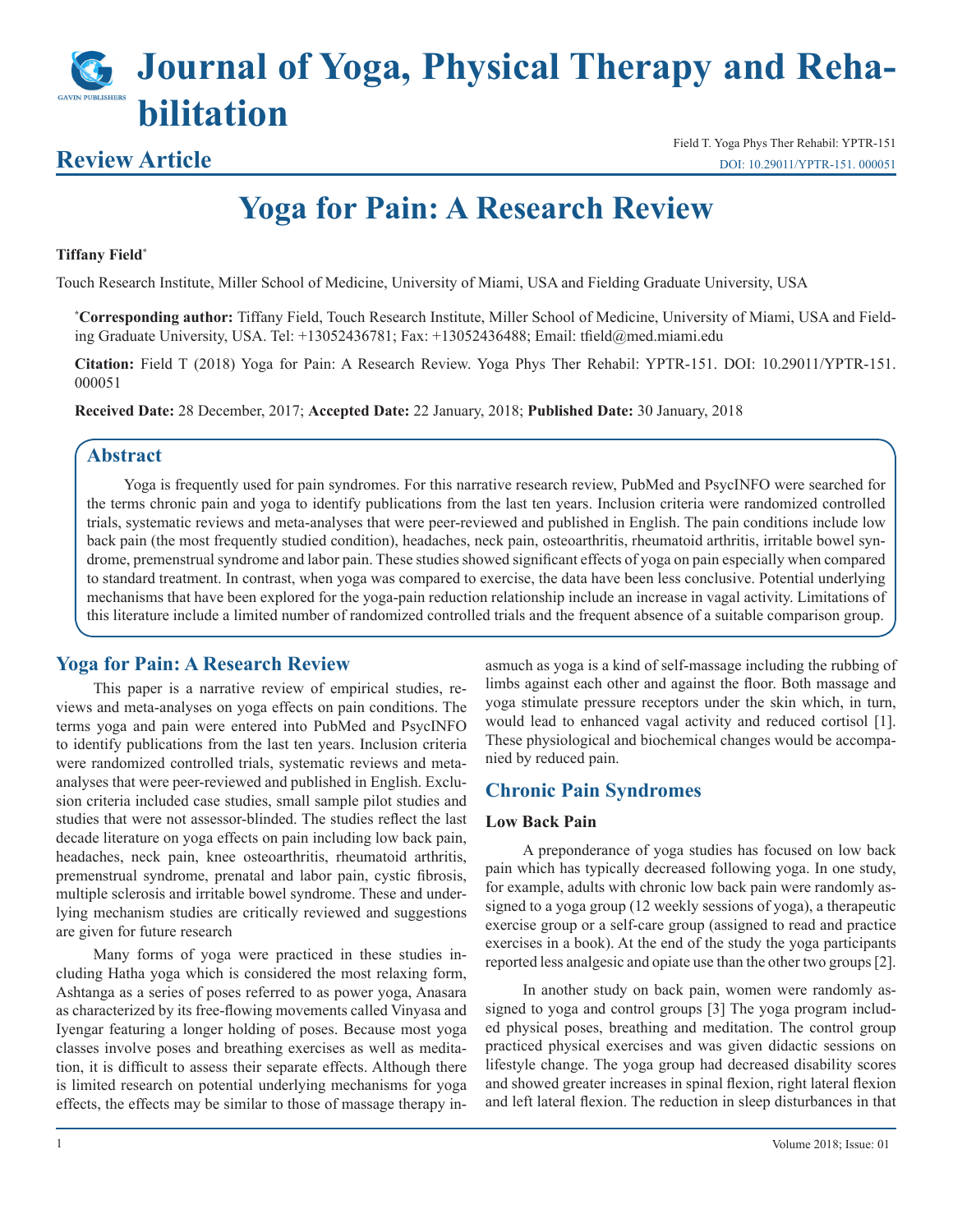group may explain the reduction in pain given that less substance P (causing pain) is emitted when sleep is less disturbed [4].

Similar effects were noted in a comparison between Iyengar yoga and a waitlist control group [5]. The yoga group at the end of the 6-month intervention period (90-minute classes twice per week) showed less functional disability and reported less pain. In another randomized controlled study on chronic low back pain, an Iyengar yoga group was compared to a conventional exercise group [6]. The yoga group was trained in 29 different Iyengar yoga poses which by virtue of being held longer makes Iyengar a more strenuous form of yoga and likely equivalent to exercise in its intensity. Both groups showed significant reductions in pain, although the yoga group showed almost twice the reduction in pain as compared to the exercise group.

 A shorter, one-week intensive yoga program has also been effective [7]. This program included poses, breathing exercises, meditation, and didactic interactive sessions on the philosophy of yoga. The control group practiced physical exercises with a trained physiatrist and had didactic interactive sessions on lifestyle change. The yoga group showed greater improvement as compared to the control group on spinal flexion, spinal extension, right lateral flexion and left lateral flexion. Once again, however, the yoga sessions were multifaceted including poses, breathing exercises and meditation, suggesting that these different exercise effects were confounded.

Yoga has become an increasingly popular therapy for veterans, although the literature on those programs is limited. A recent review of that research suggested that only six studies could be found [8]. In addition, four of these studies used a pre-post design. Other methodological problems were the small sample sizes and the lack of studies with active duty military. In a randomized controlled group on active military, pain was reduced by a program involving 9-12 individual yoga sessions as compared to a standard treatment group for 8 weeks. Secondary variables did not change. Finding pain reduction has been typical of most yoga studies while secondary measures have frequently not changed. Another example of secondary variables not changing is a yoga study for individuals with MRI-based degenerative spinal changes along with low back pain [9]. The yoga group was taught postures, breathing and relaxation techniques one hour daily for three months. As compared to a standard treatment group, the yoga group experienced reduced pain but no improvement in MRI-based degenerative discs.

When yoga has been compared to active versus inactive control groups, the yoga effects on pain are less conclusive. For example, yoga has been compared with physical therapy and education classes [10]. After 12 weeks, the yoga and physical therapy participants were 22% less likely than the education group to use pain medication. This advantage was maintained across one year, although the physical therapy group had a greater loss to follow-up.

Yoga has also been compared to quigong for low back pain [11]. In this study, 176 older adults with low back pain were randomly assigned to a yoga, a quigong or control group. There were no group differences on pain reduction. Although the authors suggested that possible explanations for the lack of pain relief were ineffectiveness of the interventions, they did not address the attrition issue. The treatment parameters also differed between groups, i.e. 24 classes of 45 minutes for yoga and 12 classes of 90 minutes for quigong). A compliance problem could also explain the null findings.

Despite this null finding, at least three systematic reviews and a review of reviews have documented pain reduction for low back pain following yoga. One of these documented a reduction in pain across yoga studies in general for chronic low back pain [12]. In another review, six studies were identified that included 570 patients who were given Iyengar yoga for both back and neck pain [13]. These authors found strong evidence for short-term pain reduction but limited evidence for long-term effectiveness of yoga. In a third review including searches of eight databases, 12 trials on 1080 participants from three different countries were identified [14]. Most of the trials featured Iyengar yoga and compared yoga to non-intervention, non-exercise intervention and exercise intervention groups. The authors suggested that all trials were at risk for performance and detection bias because both the providers and the participants were not blind to the treatment assignment, and the outcomes were based on self–reports. Although they concluded that there was low to moderate evidence that yoga as compared to nonexercise controls resulted in small to moderate decreases in pain at three and six months, there was uncertainty about yoga being more effective than exercise for back-related function or pain. Contrary to those conclusions, another systematic review of three systematic reviews suggested significant pain reduction following yoga for both the short and the long term [15]. However, no studies could be found on the prevention or treatment of acute low back pain.

A couple studies have addressed preferences and attitudes regarding yoga. In one study preference for more frequent yoga classes was expressed by participants with greater back pain [16]. Those individuals who preferred more yoga classes had higher expectations for the classes. However, the preferences and expectations were not related to the change in back pain intensity after three months of yoga. In another study, participants completed questionnaires that assessed attitudes about yoga, fear of movement and pain catastrophizing [17]. Individuals with higher levels of fear of movement and catastrophizing were less likely to consider yoga for their pain treatment.

#### **Headaches**

In one study, individuals with migraine headaches were randomly assigned to a yoga or a self-care (stress-reducing) group [18]. After 3 months of weekly sessions, the intensity and frequency of headache pain decreased and medication use was lower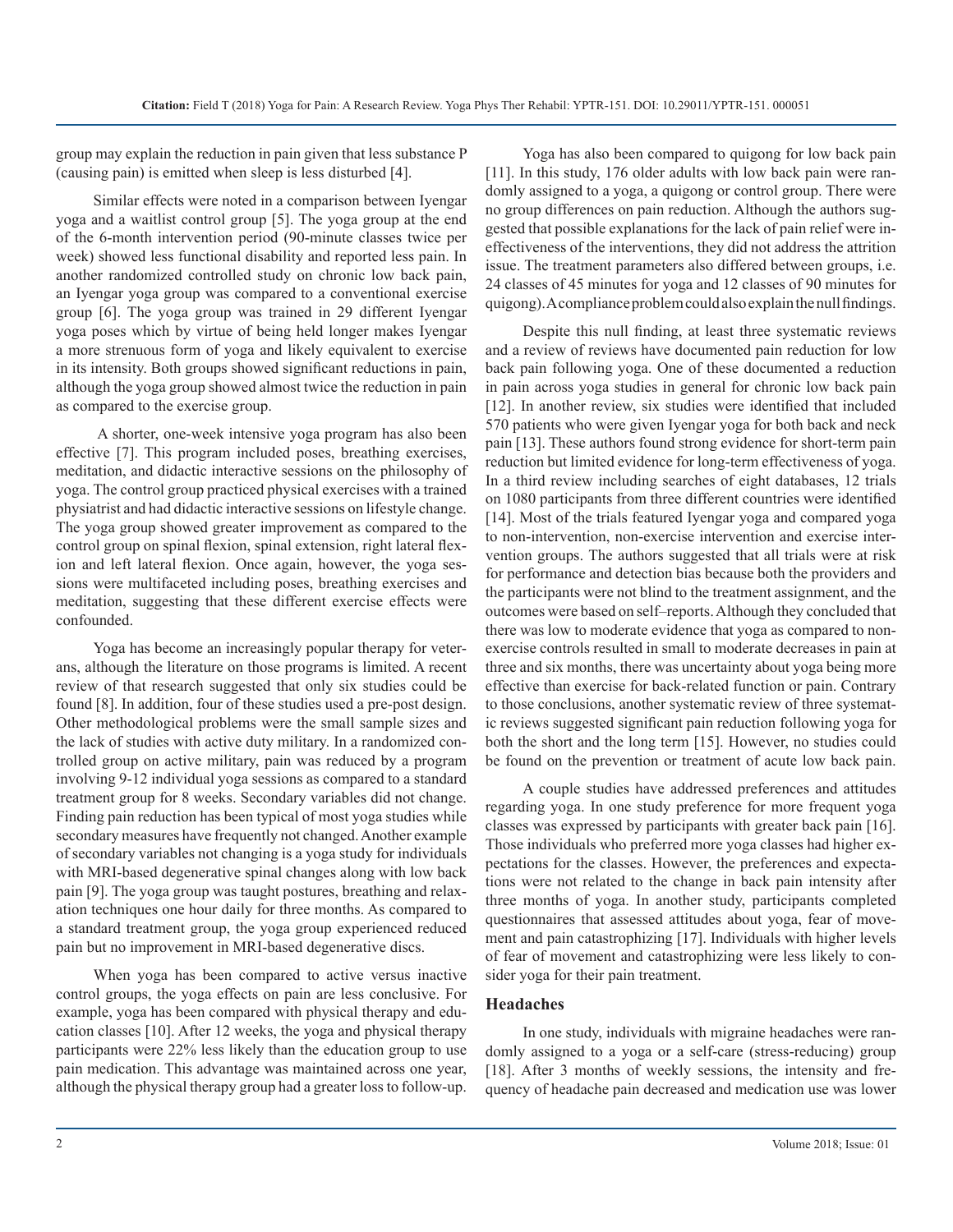in the yoga group. In a randomized controlled study on migraine headaches, a medication group was compared to a medication plus yoga group who had 3 months of yoga training [19]. The yoga group experienced reduced headache frequency and severity. In another randomized controlled trial, a routine care group was compared to a routine care plus yoga group that attended sessions five days a week for six weeks [20]. The yoga group showed a greater reduction in headache frequency and intensity, and they also had increased vagal activity. This finding suggests that yoga increases vagal activity, and it may be the mediating variable for many of the therapeutic effects of yoga [21].

#### **Neck Pain**

In a chronic neck pain study, a yoga group was compared to a Pilates group [22]. Following ten sessions, pain and disability decreased in both groups, although, surprisingly, no changes were noted on the more objective range of motion and posture measures.

In a systematic review of five electronic databases between the years 1956 and 2015, only three randomized controlled trials were found on yoga effects on chronic neck pain [23]. The author's conclusion was that neck pain intensity and functional disability were reduced more significantly in the yoga versus control groups. Unfortunately, the control groups were again non-exercise groups. In a systematic review and meta-analysis, three studies on 188 patients compared yoga with usual care [24]. The authors reported short-term effects for neck pain intensity, for neck pain–related disability as well as for quality of life and mood. Again, the nonexercise and standard treatment control groups are not appropriate comparison groups for yoga effects.

#### **Knee Osteoarthritis**

In a randomized controlled study on knee osteoarthritis that focused on specific physical measures, the participants were randomly assigned to Hatha yoga or therapeutic exercises after having transcutaneous electrical stimulation and ultrasound treatment [25]. The intervention groups met for 40 minutes per day for three months. Although there were no significant differences between the yoga and exercise groups, the yoga group improved more than the control group on walking pain, knee disability, range of knee flexion, joint tenderness, swelling, and walking time.

In a study on older adults, Hatha yoga and aerobic/strengthening exercises were compared [26]. In this randomized controlled study, both groups attended eight weekly 45-minute group classes and had home practice sessions two-four days per week. The control group received osteoarthritis education brochures. At the end of the study, although both intervention groups showed improvement, the participants in the Hatha yoga group had significantly fewer arthritis symptoms as well as less anxiety and less fear of falling. Chair yoga has also been tried with older adults who had knee osteoarthritis but could not participate in standing exercises [27,28]. In these randomized controlled trials, chair yoga was compared to a health education program. Participants engaged in twice weekly 45-minute chair yoga or health education sessions. The chair yoga group showed a significant decrease in pain interference [27]. This effect was sustained through three months [28]. However, although improvements were noted for the yoga group in gait speed and fatigue, those effects were not sustained. In addition, not surprisingly, chair yoga had no effect on balance.

In a randomized controlled study on knee osteoarthritis in older women, the participants were randomly assigned to an eight-week yoga program involving group and home sessions or to a waitlist control group [29]. The yoga group outperformed the waitlist control group on reduction in pain, stiffness, and sleep disturbances by the end of the treatment period. In a survey on older women who were six months post-osteoarthritis yoga, the majority of the women reported that they were still practicing yoga 21 to 30 minutes per day 3 to 4 days per week and having less pain] [30]. Feeling better after yoga practice was the most common motivating factor for continuing yoga, and dealing with health problems, having pain and being too busy were the major deterrents to continuing yoga.

Several reviews have been published on yoga for knee osteoarthritis pain. In one of these reviews, most of the studies had measured pain by a scale called the WOMAC [31,32]. And, in most of the studies reviewed, pain was significantly reduced especially following Iyengar classes focused on poses as opposed to classes that had integrated protocols (poses, breathing and meditation exercises). In a focused review, 12 studies including 589 participants met inclusion [33]. Hatha and Iyengar were the most popular yoga forms, and the frequency of classes ranged from once a week to six days a week and the duration of classes ranged from 6 to 12 weeks. The results included reduced pain, stiffness and swelling. Physical function and well-being data were inconclusive because of the variety of measures used. In a systematic review, six studies that met criteria involved 372 patients with knee osteoarthritis [34]. In this review, the most frequent yoga protocol was 45 to 90 minutes per session lasting for at least eight weeks. However, pain reduction and improvement in function was seen as early as two weeks after the first class.

In a review of the literature on knee osteoarthritis symptoms, 12 studies met inclusion criteria involving 589 participants [33]. Iyengar and Hatha were the most frequently used types, and the frequency ranged from once a week to every day and for 45 to 90 minutes per session for 6 to 12 weeks. In these studies, yoga resulted in decreased pain, swelling and stiffness, Methodological problems across these randomized controlled trials included several studies having small sample sizes as well as different yoga routines that varied in length. For these reasons and because of the variety of outcome measures, these results are inconclusive.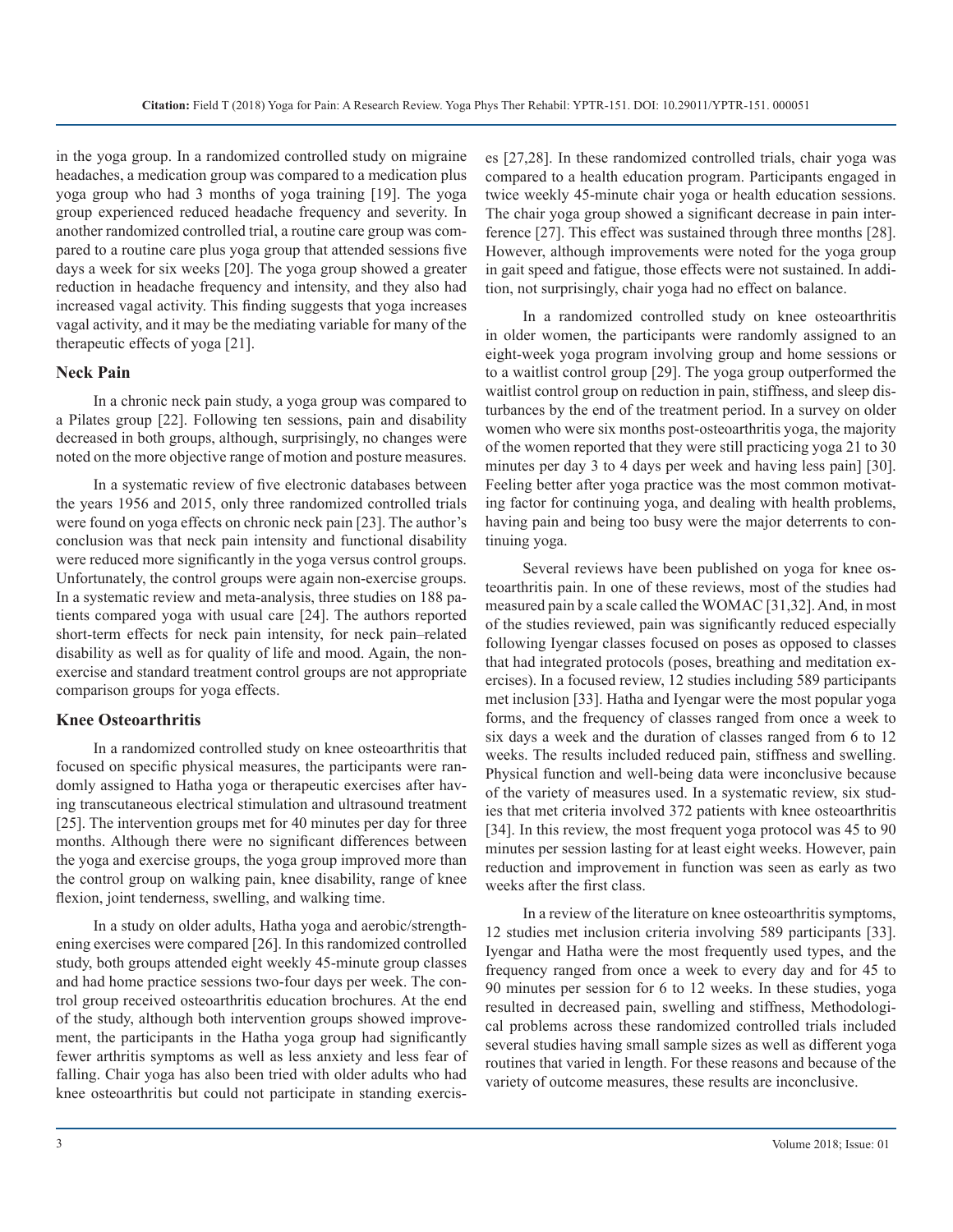#### **Rheumatoid Arthritis**

In a randomized controlled trial on the feasibility of yoga for rheumatoid arthritis, retention rates were 100 percent for yoga participants who attended a median of seven classes [35]. In addition, 54% of the yoga participants reported doing yoga at home during the follow-up. No serious adverse events were reported.

In another study, 75 adults with rheumatoid arthritis were randomly assigned to a yoga or waitlist control group [36]. The yoga group had two one-hour classes and one home practice session per week. Of the rheumatoid arthritis sample, 96% were female, 55% were white and 51% were college educated. Following two months, the yoga group had less pain, greater walking capacity, more positive affect and lower depression scores. Physical variables like balance, grip strength and flexibility were similar in the two groups. In another study, adults with rheumatoid arthritis attended bi-weekly Iyengar yoga classes for 6 weeks [37]. Pain and pain disability were reduced by the end of the treatment period.

Long-term effects of yoga have been noted in at least one randomized controlled study on rheumatoid arthritis. In that study, a yoga group attended 60- minute classes twice per week for two months and was compared to a waitlist control group [36]. The yoga group showed significantly better performance on the sixminute walk test, on flexibility and on quality of life variables at two months and as long as nine months later. However, rheumatoid arthritis patients were grouped with knee osteoarthritis patients in this study. And Hatha yoga poses were combined with breathing exercises and meditation, thus confounding the treatment effect. In addition, the poses were modified for the participants' individual needs which introduced further treatment variability.

#### **Irritable Bowel Syndrome**

Irritable bowel syndrome is the most common gastrointestinal disorder [38]. In this twice per week six-week Iyengar yoga study, individuals with irritable bowel syndrome were compared with a waitlist control group. The yoga group experienced a reduction in bowel syndrome symptoms including pain, constipation and nausea, and the symptom reduction was maintained at the two months follow-up assessment.

In another irritable bowel syndrome study, the group who received yoga for 8 weeks for one hour/day reported intestinal colic pain [39]. This intensive yoga program was comprised of poses, breathing and meditation exercises, once again confounding the question of which aspect of yoga was effective.

In a comparison between Iyengar yoga and walking, positive effects were noted for both groups following 16 bi-weekly sessions [40]. Irritable bowel syndrome symptoms decreased for the yoga group, and overall gastro-intestinal symptoms decreased for the walking group. The walking group continued to benefit at a six-month follow-up, but the yoga group showed no sustained improvement, probably because the walking group reported walking more often than the yoga group practiced yoga.

In a randomized controlled trial on pediatric abdominal pain, 69 children were randomly assigned to a yoga or to a standard medical care group [41]. The yoga group met once a week for 10 weeks. At a one-year follow-up, the yoga group had a significant reduction in both pain intensity and pain frequency scores as well as less school absenteeism. The sustained effects may have resulted from continuing yoga practice by the yoga group, although that was not measured.

In a systematic review of the literature on several databases including PubMed and the Cochrane Library, six randomized, controlled trials met criteria with a total of 273 patients with irritable bowel syndrome [42]. As compared to standard treatment, nonpharmacologic and pharmacologic treatments, the yoga group had a greater decrease in bowel symptoms and in the severity of irritable bowel syndrome as well as anxiety.

#### **Premenstrual Syndrome**

A few studies were found in the literature on yoga for premenstrual syndrome. In one study, 64 women with premenstrual syndrome were given a 12- week yoga exercise program [43]. At the end of the three-month period, the women reported less body pain, abdominal swelling, abdominal cramps and breast tenderness and decreased use of analgesics during menstruation. In another study on primary dysmenorrhea, 34 young women were randomly assigned to yoga and standard treatment groups [44]. The yoga group participants were asked to practice yoga at home for 30 minutes a day, two times a week for three months. The yoga group had a significant decrease in menstrual pain. Increased physical fitness in the yoga group suggests that they had adhered to their yoga practice at home. In another randomized controlled trial, 40 undergraduate nursing students with primary dysmenorrhea were assigned to a yoga or control group [45]. The yoga group practiced for 60 minutes once a week for three months including physical exercise combined with relaxation and meditation. Based on a visual analogue scale for pain and the Menstrual Distress Questionnaire, menstrual pain intensity and menstrual distress scores decreased significantly by the end of the three-month period.

#### **Other Gynecologic Pain Problems**

Yoga research has also been conducted with women who had endometriosis, pelvic pain and gynecologic surgery. In a randomized controlled trial, 40 women with endometriosis were randomly assigned to a yoga or a control group [46]. The yoga participants attended 90-minute yoga sessions twice per week for two months. Pain intensity as well as pain scores on the Endometriosis Health Profile Questionnaire significantly decreased for the yoga group.

At least three studies on yoga for pelvic pain have appeared in the literature. In a single arm trial, yoga participants attended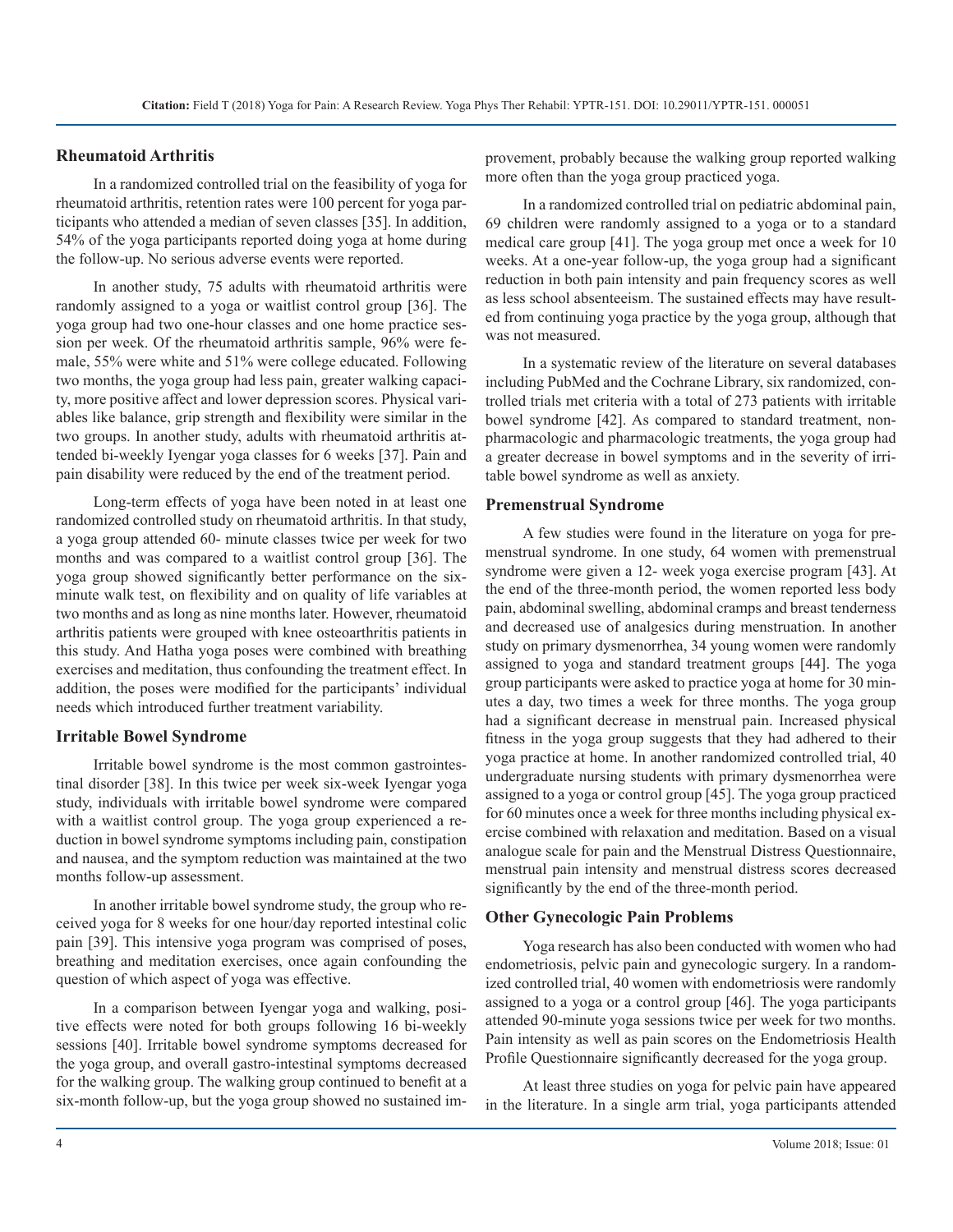twice weekly Iyengar sessions and were asked to practice at home one hour per week for six weeks [47]. The participants completed the Impact of Pelvic Pain Questionnaire and the Sexual Health Outcomes in Women Questionnaire and they were asked to keep daily logs on the severity of their pelvic pain. By the end of the sixweek period, pain intensity had decreased as well as pelvic pain interference. In a randomized controlled study, one group received anti-inflammatory medications and the other group received yoga therapy including poses, breathing exercises and relaxation along with anti-inflammatory medications for two months [48]. At the end of the treatment period, the yoga group patients had a significant decrease in pain intensity as reported on a visual analogue scale. In a systematic review based on literature from the PubMed and Cochrane databases, only 15 of 1435 studies met criteria [49]. These suggested that women's pregnancy–related pelvic pain was reduced following yoga.

#### **Labor Pain**

In a labor pain study, yoga was practiced for six, one-hour sessions [50]. The yoga group experienced less labor pain than the control group and had a shorter first stage labor as well as a shorter total time in labor. In a randomized controlled study, 60 women were randomly assigned to a yoga or control group [51]. The prenatal yoga involved one-hour classes three times a week starting at 20 weeks gestational age. During labor, the yoga group had lower pain intensity at three–four centimeters dilatation and at two hours after that measurement. Those who completed the yoga class had shorter second and third stages of labor, reduced frequency of labor induction and a lower percentage of Caesarean section.

#### **Autoimmune Conditions**

Two autoimmune conditions that have been positively impacted by yoga include cystic fibrosis in children and multiple sclerosis in adults. In the cystic fibrosis study, 20 children were given six one-on-one sessions over ten weeks [52]. The sessions were comprised of yoga poses. The children experienced a reduction in joint pain as well as improved respiration. Unfortunately, this was a pre-post trial (single arm study) as opposed to a randomized controlled trial. In a randomized clinical trial, 90 multiple sclerosis patients were randomly assigned to a yoga, a walking or a control group [53]. The 40-minute sessions were held three times per week for three months. The yoga and the walking groups experienced reduced pain and fatigue.

## **Potential Underlying Mechanisms for Yoga Reducing Pain**

Several different mechanisms have been explored for the pain reduction effects of yoga. Some have suggested that expectations about yoga reducing pain can influence pain perception. In a single session yoga study, 90 participants were assessed for their pain perception before and after a 60-minute session. Pain

perception was assessed by a calibrated peg that was applied for ten seconds to the middle finger, earlobe and second toe before and after the yoga session. Neither the expectations nor the previous yoga experience significantly influenced the participants' pain perception.

The Gate theory is the mechanism that has frequently been used to explain the pain reduction effects of massage therapy [54]. This might also be relevant for yoga given that yoga is a form of self-massage, as in limbs rubbing against limbs and against the floor and stimulating pressure receptors. According to the gate theory, pain receptors are shorter and less myelinated (less insulated) so the pain signal takes longer to reach the brain than the pressure signal which is carried by nerve fibers that are more insulated and longer and therefore able to transmit the stimulus faster. The pressure stimulus reaches the brain before the pain message and "Closes the gate" to the pain stimulus. This metaphor for the electrical and biochemical changes has been frequently used to explain the crazy bone effect of grabbing your elbow when it has been bumped.

The deep sleep theory is also used to explain pain reduction by yoga. Pain has been associated with substance P which is emitted when there is insufficient deep sleep. Yoga enhances sleep which might be expected to lead to decreased substance P and pain, although those three variables have not been measured together in a yoga study. The "Enhanced deep sleep leading to less substance P" theory has been assessed in a massage study on fibromyalgia [4]. Following a period of massage therapy in this study, more time was spent in deep sleep, and lower levels of substance P were assayed in the saliva samples taken. Similar measures might provide more confirmatory data for the sleep-enhancing and painreducing effects of yoga. Sleep has been enhanced in several yoga studies. In one study, for example, pregnant women who began prenatal Hatha yoga during the second trimester had fewer awakenings, less awake time during the night and less perceived sleep disturbance [55], and sleep disturbances were reduced in a study on older adults [56].

Still another theory is that yoga increases serotonin levels, serotonin being the body's natural anti-pain neurotransmitter. Serotonin, in turn, decreases substance P as well as other pain-associated hormones. Future yoga studies might use multiple physiological and biochemical measures to enhance our knowledge of the underlying mechanisms for the pain-alleviating effects of yoga. Increased serotonin could derive from increased vagal activity which has been noted in many studies.

In a pre-post, single arm design study on yoga effects on vagal activity, yoga was practiced daily for one month under the direction of a yoga instructor [57]. At the end of the month, the Low-Frequency (LF) power spectrum was reduced as was the LF/ High-Frequency (HF) ratio, suggesting greater vagal activity. Unfortunately, this was not only a non-controlled study, but the com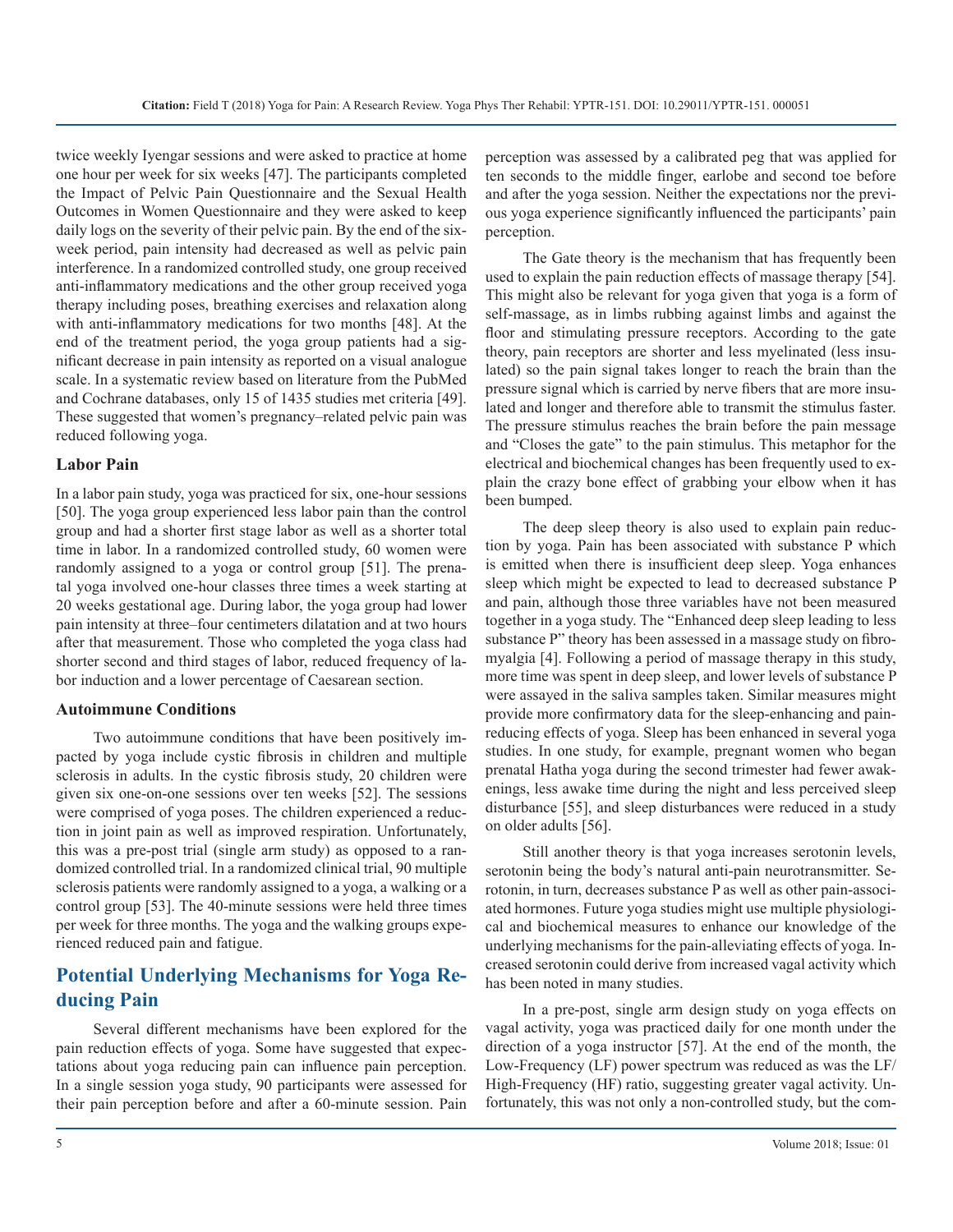bination of yoga poses, breathing exercises and meditation also confounded the results. In a randomized controlled trial, the yoga group versus the control group showed reduced work-related stress and a significant increase in heart rate variability (vagal activity) following a 12-week program [58]. In a five-month program (90 minutes per day 6 days per week) the yoga group versus a control group showed a significant increase in heart rate variability (vagal activity) and a reduction in the LF/HF ratio [59].

In another study, healthy yoga practitioners practiced a yoga program and were compared to a control group [60]. Heartrate was higher in the yoga compared to the control group. And, the increase in heartrate variability (vagal activity) was greater for the yoga than the control group. In still another heart rate variability (vagal activity) study, 62 patients with chronic low back pain were randomly assigned to a three-month yoga or a standard treatment group [61]. The yoga group showed a significant decrease in the LF power of heart rate variability and a significant increase in the HF power of heart rate variability, suggesting a shift in the autonomic balance toward vagal dominance.

In a review on yoga effects on heart rate variability, 59 studies were reviewed including 2358 participants [62]. Of these studies, 15 were randomized controlled trials with six meeting criteria. These studies suggested that heart rate variability increases during yoga practice and yoga practitioners have greater vagal tone at rest compared to non-yoga practitioners. The authors cautioned that these data are not conclusive inasmuch as most of the studies had insufficient details on the study design and statistical methods and that corresponding changes in respiration needed to be reported. Yoga has also been associated with reduced cortisol which could result from enhanced vagal activity. In one study, patients with skeletal muscle pain syndrome were randomly assigned to a yoga or a non-yoga control group [63]. Following a three-month program, the yoga group had significantly lower cortisol levels.

Still others have suggested that antioxidant activity may reduce or prevent pain. In a study measuring antioxidants, 20 patients with shoulder pain were randomly assigned to a Hatha yoga or a control group [64]. After 16 weeks of 50-minute sessions three times weekly, the Hatha Yoga group had greater antioxidant activity. While it is conceivable that all of these mechanisms underlie the pain reduction following yoga, they have not been measured in the same sample following the same yoga protocol. More studies of this kind need to be conducted to replicate these findings as well as to understand any interaction or mediation effects of these mechanisms on pain reduction following yoga.

#### **Limitations of Studies and Future Directions**

Several methodological problems relate to the research designs of these studies. First, the samples vary on their yoga experience, with some studies including beginners and others experienced yogis. The groups would need to be equivalent on self-selection factors such as these given that experienced yogis would be in better condition at baseline and more motivated to practice between sessions. Secondly, many trials are pre-post studies, others are mixed design (experimental versus control or waitlist control), and still others feature controls that may be as active as yoga such as a walking group. Less active groups such as education groups have also been used as control groups. Comparisons between yoga and the less active groups have typically favored the yoga group, but when yoga is compared to a more active group such as an exercise group, the yoga group advantage often disappears.

The variability in assessment protocols has also been problematic for grouping the studies for systematic reviews and meta-analyses. Pain has been mostly self-reported, which is not thought to be as reliable as more objective measures. Physical and physiological measures are rarely used, e.g. blood pressure, cortisol, substance P and other pain hormones (relatively easy to be assayed from saliva samples). Another problem is that different types of yoga, e.g. Hatha, Ashtanga and Iyengar yoga, have been offered for different conditions. Iyengar yoga with its longer poses is thought to be more intense as is Ashtanga yoga for its continuous movements. The different yoga types need to be compared in future studies given that a specific type of yoga may be more beneficial for a specific condition. Yoga sessions are also highly variable including individual versus group practice sessions and the dosage varies including the length of classes (20-90 minutes), frequency of classes (daily, weekly) and duration of the yoga program (weeks, months).

The results of the yoga studies are frequently confounded since the yoga sessions are a combined practice of poses, breathing exercises and meditation. Although the poses predominate most yoga sessions, the effects of the poses, breathing and meditation have not been parsed. That could be a reason why yoga is often considered less intense than exercise as it is coupled with meditation, resulting in lesser effects than the exercise group effects.

Future research should use randomized controlled studies in which yoga is compared to active exercise groups. Having established the benefits of yoga makes it ethically questionable to assign participants to less active control groups. Shorter sessions should be investigated for cost-effectiveness and for daily practice. Multiple physical and physiological measures need to be added to the self-report research protocols and potential underlying mechanisms need to be further explored. In the interim, the studies reviewed here highlight the therapeutic effects of yoga.

#### **References**

- 1. [Field T, Diego M \(2008\) Vagal activity, early growth and emotional de](https://www.ncbi.nlm.nih.gov/pubmed/18295898)velopment. Inf Behav Dev 31: 361-373.
- 2. [Saper RB, Cherkin DC, Erro J, Miglioretti DL, Deyo RA \(2009\) Com](http://annals.org/aim/fullarticle/718899/comparing-yoga-exercise-self-care-book-chronic-low-back-pain)paring yoga, exercise, and a self-care book for chronic low back pain: [a randomized controlled trial. Altern Ther Health Med 15: 18-27](http://annals.org/aim/fullarticle/718899/comparing-yoga-exercise-self-care-book-chronic-low-back-pain).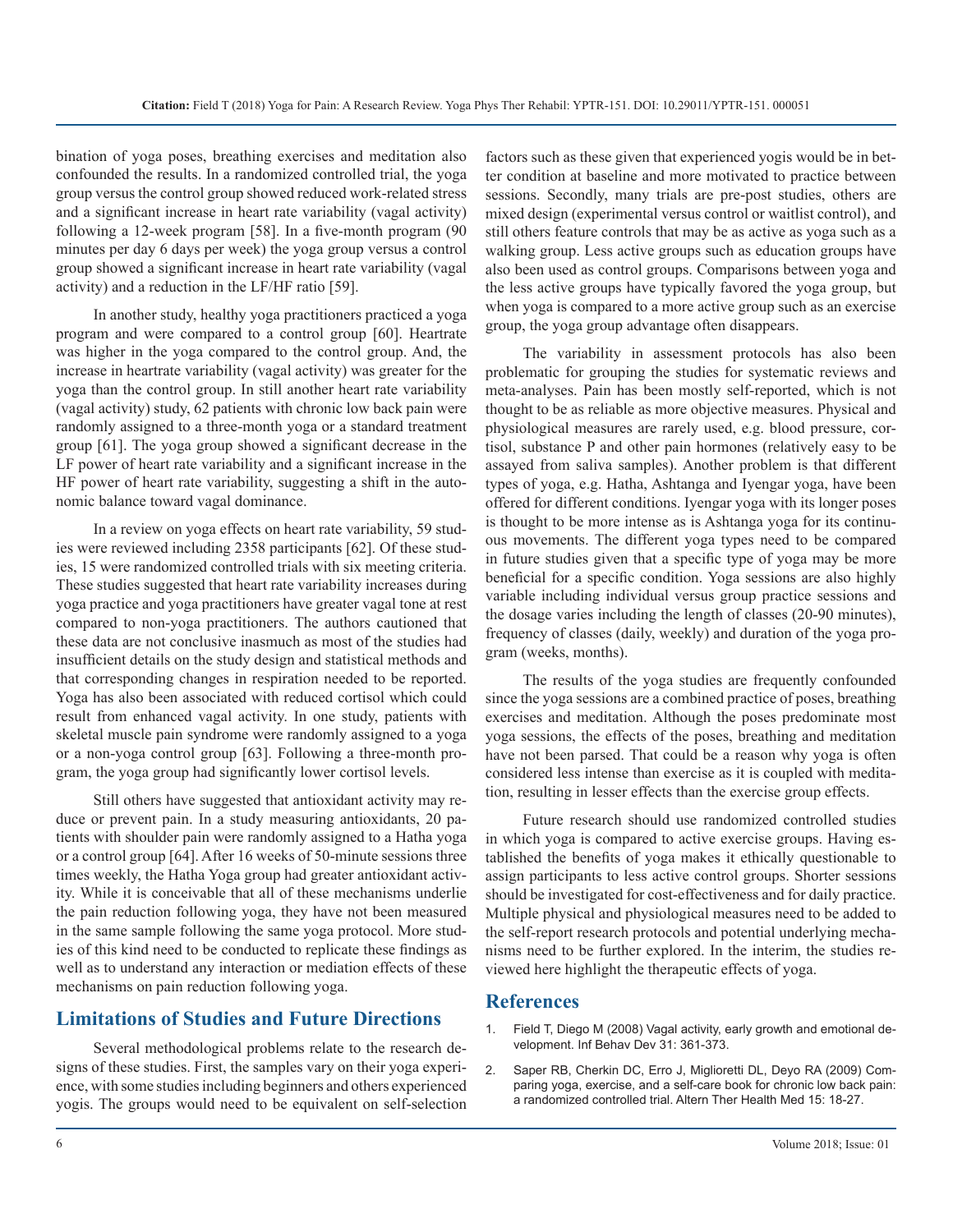- 3. [Chattha, R, Nagarathna, R, Padmalatha, V, Nagendra H \(2008\) Effect](https://www.ncbi.nlm.nih.gov/pubmed/18503578) [of yoga on cognitive functions in climacteric syndrome: a randomized](https://www.ncbi.nlm.nih.gov/pubmed/18503578) [control study. BJOG 115: 991-1000](https://www.ncbi.nlm.nih.gov/pubmed/18503578).
- 4. [Field T, Diego M, Cullen C, Hernandez-Reif M, Sunshine W, Douglas S](https://www.ncbi.nlm.nih.gov/pubmed/17041326)  [\(2002\) Fibromyalgia pain and substance P decrease and sleep improves](https://www.ncbi.nlm.nih.gov/pubmed/17041326) [after massage therapy. Journal of Clinical Rheumatology 8: 72-76.](https://www.ncbi.nlm.nih.gov/pubmed/17041326)
- 5. [Williams K, Abildso C, Steinberg L, Doyle E, Spstein B, Smith D, et](https://www.ncbi.nlm.nih.gov/pubmed/19701112) [al. \(2009\) Evaluation of the effectiveness and efficacy of lyengar yoga](https://www.ncbi.nlm.nih.gov/pubmed/19701112) [therapy on chronic low back pain. Spine \(Phila PA 1976\) 34: 2066-](https://www.ncbi.nlm.nih.gov/pubmed/19701112) [2076.](https://www.ncbi.nlm.nih.gov/pubmed/19701112)
- 6. [Nambi GS, Inbasekaran D, Khuman R, Devi S, Shanmugananth, et](https://www.ncbi.nlm.nih.gov/pmc/articles/PMC4097916/)  [al. \(2014\) Changes in pain intensity and health related quality of life](https://www.ncbi.nlm.nih.gov/pmc/articles/PMC4097916/)  [with lyengar yoga in nonspecific chronic low back pain: a randomized](https://www.ncbi.nlm.nih.gov/pmc/articles/PMC4097916/)  [controlled study. Int J Yoga 7: 48-53.](https://www.ncbi.nlm.nih.gov/pmc/articles/PMC4097916/)
- 7. [Tekur P, Singphow C, Nagendra HR, Raghuram N \(2008\) Effect of](https://www.ncbi.nlm.nih.gov/pubmed/18673078) [short-term intensive yoga program on pain, functional disability, and](https://www.ncbi.nlm.nih.gov/pubmed/18673078)  [spinal flexibility in chronic low back pain: a randomized control study. J](https://www.ncbi.nlm.nih.gov/pubmed/18673078)  [Altern Complement Med 14: 637-644](https://www.ncbi.nlm.nih.gov/pubmed/18673078).
- 8. [Miller S, Gaylord S, Buben A, Brintz C, Rae Olmstead K, et al. \(2017\)](https://www.ncbi.nlm.nih.gov/pmc/articles/PMC5622399/)  [Literature review of research on chronic pain and yoga in military pop](https://www.ncbi.nlm.nih.gov/pmc/articles/PMC5622399/)[ulations. Medicines \(Basel\) 4: 1-13.](https://www.ncbi.nlm.nih.gov/pmc/articles/PMC5622399/)
- 9. [Telles S, Bhardwaj AK, Gupta RK, Sharma SK, Monro R, et al. \(2016\)](https://www.ncbi.nlm.nih.gov/pmc/articles/PMC5031167/)  [A randomized controlled trial to assess pain and magnetic resonance](https://www.ncbi.nlm.nih.gov/pmc/articles/PMC5031167/)  [imaging-based \(MRI-Based\) structural spine changes in low back pain](https://www.ncbi.nlm.nih.gov/pmc/articles/PMC5031167/)  [patients after yoga practice. Med Sci Monit 22: 3228-3247](https://www.ncbi.nlm.nih.gov/pmc/articles/PMC5031167/).
- 10. [Saper RB, Lemaster C, Delitto A, Sherman KJ, Herman PM, et al.](https://www.ncbi.nlm.nih.gov/pubmed/28631003) [\(2017\) Yoga, physical therapy, or education for chronic low back pain:](https://www.ncbi.nlm.nih.gov/pubmed/28631003)  [A randomized noninferiority trial. Ann Intern Med 167: 85-94](https://www.ncbi.nlm.nih.gov/pubmed/28631003).
- 11. [Teut M, Knilli J, Daus D, Roll S, Witt CM \(2016\) Qigong or yoga versus](https://www.ncbi.nlm.nih.gov/pubmed/27046802)  [no intervention in older adults with chronic low back pain- a random](https://www.ncbi.nlm.nih.gov/pubmed/27046802)[ized controlled trial. J Pain 17: 796-805](https://www.ncbi.nlm.nih.gov/pubmed/27046802).
- 12. [Chang DG, Holt JA, Sklar M, Groessl EJ \(2016\) Yoga as a treatment](https://www.ncbi.nlm.nih.gov/pubmed/27231715)  [for chronic low back pain: A systematic review of the literature. J Or](https://www.ncbi.nlm.nih.gov/pubmed/27231715)[thop Rheumatol 3: 1-8](https://www.ncbi.nlm.nih.gov/pubmed/27231715).
- 13. [Crow EM, Jeannot E, Trewhela A \(2015\) Effectiveness of lyengar yoga](https://www.ncbi.nlm.nih.gov/pubmed/25558128) [in treating spinal \(back and neck\) pain: A systematic review. Int J Yoga](https://www.ncbi.nlm.nih.gov/pubmed/25558128)  [8: 3-14.](https://www.ncbi.nlm.nih.gov/pubmed/25558128)
- 14. [Wieland LS, Skoetz N, Pilkington K, Vempati R, D'Adamo CR, et al.](https://www.ncbi.nlm.nih.gov/pubmed/28076926) [\(2017\) Yoga treatment for chronic non-specific low back pain. Co](https://www.ncbi.nlm.nih.gov/pubmed/28076926)[chrane Database Syst Rev 1: CD10671](https://www.ncbi.nlm.nih.gov/pubmed/28076926).
- 15. [Goode AP, Coeytaux RR, McDuffe J, Duan-Porter W, Sharma P, et al.](https://www.ncbi.nlm.nih.gov/pubmed/27062965) [\(2016\) An evidence maps of yoga for low back pain. Complement Ther](https://www.ncbi.nlm.nih.gov/pubmed/27062965)  [Med 25: 170-177](https://www.ncbi.nlm.nih.gov/pubmed/27062965).
- 16. [Tran HH, Weinberg J, Sherman KJ, Saper RB \(2015\) Preference and](https://www.ncbi.nlm.nih.gov/pubmed/25694850) [expectation for treatment assignment in a randomized controlled trial](https://www.ncbi.nlm.nih.gov/pubmed/25694850)  [of once- vs twice-weekly yoga for chronic low back pain. Glob Adv](https://www.ncbi.nlm.nih.gov/pubmed/25694850)  [Health Med 4: 34-39](https://www.ncbi.nlm.nih.gov/pubmed/25694850).
- 17. [Combs MA, Thorn BE \(2015\) Yoga attitudes in chronic low back pain:](https://www.ncbi.nlm.nih.gov/pubmed/26256134)  [Roles of catastrophizing and fear of movement. Complement Ther Clin](https://www.ncbi.nlm.nih.gov/pubmed/26256134)  [Pract 21: 160-165.](https://www.ncbi.nlm.nih.gov/pubmed/26256134)
- 18. [John PJ, Sharma N, Sharma CM, Kancane A \(2007\) Effectiveness of](https://www.ncbi.nlm.nih.gov/pubmed/17501846) [yoga therapy in the treatment of migraine without aura: a randomized](https://www.ncbi.nlm.nih.gov/pubmed/17501846)  [controlled trial. Headache 47: 654-661.](https://www.ncbi.nlm.nih.gov/pubmed/17501846)
- 19. [Boroujeni MZ, Marandi SM, Esfarjani F, Sattar M, Shaygannejadi V, et](https://www.ncbi.nlm.nih.gov/pubmed/26918241)  al. (2015) Yoga Intervention on blood NO in female migraineurs. Adv [Biomed Res 4: 259](https://www.ncbi.nlm.nih.gov/pubmed/26918241).
- 20. [Kisan R, Sujan M, Adoor M, Rao R, Nalini A, et al. \(2014\) Effect of](https://www.ncbi.nlm.nih.gov/pubmed/25035622) yoga on migraine: a comprehensive study using clinical profile and [cardiac autonomic functions. Int J Yoga 7: 126-132](https://www.ncbi.nlm.nih.gov/pubmed/25035622).
- 21. [Field T \(2011\) Yoga clinical research. Complement Ther Clin Pract 17:](https://www.ncbi.nlm.nih.gov/pubmed/21168106)  1-8.
- 22. [Dunleavy K, Kava K, Goldberg A, Malek MH, Talley SA, et al. \(2015\)](https://www.ncbi.nlm.nih.gov/pubmed/26435334)  [Comparative effectiveness of pilates and yoga group exercise inter](https://www.ncbi.nlm.nih.gov/pubmed/26435334)[ventions for chronic mechanical neck pain: quasi-randomized parallel](https://www.ncbi.nlm.nih.gov/pubmed/26435334)  [controlled study. Physiotherapy 102: 236-242.](https://www.ncbi.nlm.nih.gov/pubmed/26435334)
- 23. [Kim SD \(2016\) Effects of yoga on chronic neck pain: a systematic re](https://www.ncbi.nlm.nih.gov/pubmed/27512290)[view of randomized controlled trials. J Phys Ther Sci 28: 2171-2174](https://www.ncbi.nlm.nih.gov/pubmed/27512290).
- 24. [Cramer H, Klose P, Brinkhaus B, Michalsen A, Dobos G \(2017\) Effects](https://www.ncbi.nlm.nih.gov/pubmed/29050510) [of yoga on chronic neck pain: a systematic review and meta-analysis.](https://www.ncbi.nlm.nih.gov/pubmed/29050510)  [Clin Rehabil 31: 1457-1465.](https://www.ncbi.nlm.nih.gov/pubmed/29050510)
- 25. [Ebnexar J, Nagathna R, Yogitha B, Nagendra HR \(2012\) Effects of](https://www.ncbi.nlm.nih.gov/pubmed/22537508)  [an integrated approach of hatha yoga therapy on functional disability,](https://www.ncbi.nlm.nih.gov/pubmed/22537508)  [pain, and flexibility in osteoarthritis of the knee joint: a randomized](https://www.ncbi.nlm.nih.gov/pubmed/22537508)  [controlled study. J Altern Complement Med 18: 463-472.](https://www.ncbi.nlm.nih.gov/pubmed/22537508)
- 26. [Cheung C, Wyman JF, Resnick B, Savik K \(2017\) Yoga for managing](https://www.ncbi.nlm.nih.gov/pubmed/24886638)  [knee osteoarthritis in older women: a pilot randomized controlled trial.](https://www.ncbi.nlm.nih.gov/pubmed/24886638) [BMC Complement Altern Med 14: 160.](https://www.ncbi.nlm.nih.gov/pubmed/24886638)
- 27. Park J, Newman D, McCaffrey R, Garrido JJ, Riccio ML, et al. (2016) The effect of chair yoga on biopsychosocial changes in English- and Spanish-speaking community-dwelling older adults with lower-extremity osteoarthritis. J Geronatol Soc Work 59: 604-626.
- 28. [Park J, McCaffrey R, Newman D, Liehr P, Ouslander JG \(2017\) A pilot](https://www.ncbi.nlm.nih.gov/pubmed/28008603)  [randomized controlled trial of the effects of chair yoga on pain and](https://www.ncbi.nlm.nih.gov/pubmed/28008603)  [physical function among community-dwelling older adults with lower](https://www.ncbi.nlm.nih.gov/pubmed/28008603) [extremity osteoarthritis. J Am Geriatr Soc 65: 592-597](https://www.ncbi.nlm.nih.gov/pubmed/28008603).
- 29. [Cheung C, Wyman JF, Bronas U, McCarthy T, Rudser K, et al. \(2017\)](https://www.ncbi.nlm.nih.gov/pubmed/27913870)  [Managing knee osteoarthritis with yoga or aerobic/strengthening exer](https://www.ncbi.nlm.nih.gov/pubmed/27913870)[cise programs in older adults: a pilot randomized controlled trial. Rheu](https://www.ncbi.nlm.nih.gov/pubmed/27913870)[matol Int 37: 389-398.](https://www.ncbi.nlm.nih.gov/pubmed/27913870)
- 30. [Cheung C, Justice C, Peden-McAlpine C \(2015\) Yoga adherence in](https://www.ncbi.nlm.nih.gov/pmc/articles/PMC4424934/)  older women six months post-osteoarthritis intervention. Glob Adv [Health Med 4: 16-23](https://www.ncbi.nlm.nih.gov/pmc/articles/PMC4424934/).
- 31. [Field T \(2016\) Knee osteoarthritis pain in the elderly can be reduced](https://www.ncbi.nlm.nih.gov/pubmed/26850812)  by massage therapy, yoga and Tai Chi: A review. Complement Ther [Clin Pract 22: 87-92.](https://www.ncbi.nlm.nih.gov/pubmed/26850812)
- 32. [Field T \(2016\) Yoga research review. Complement Ther Clin Pract 24:](https://www.ncbi.nlm.nih.gov/pubmed/27502816)  145-161.
- 33. [Cheung C, Park J, Wyman JF \(2016\) Effects of yoga on symptoms,](https://www.ncbi.nlm.nih.gov/pubmed/26495816) [physical function, and psychosocial outcomes in adults with osteoar](https://www.ncbi.nlm.nih.gov/pubmed/26495816)[thritis: a focused review. Am J Phys Med Rehabil 95: 139-151](https://www.ncbi.nlm.nih.gov/pubmed/26495816).
- 34. [Kan L, Zhang J, Yang Y, Wang P \(2016\) The effects of yoga on pain,](https://www.ncbi.nlm.nih.gov/pubmed/27777597)  [mobility, and quality of life in patients with knee osteoarthritis: a sys](https://www.ncbi.nlm.nih.gov/pubmed/27777597)[tematic review. Evid Based Complement Alternat Med: 6016532.](https://www.ncbi.nlm.nih.gov/pubmed/27777597)
- 35. [Ward L, Stebbings S, Athens J, Cherkin D, Baxter DG \(2017\) Yoga](https://www.ncbi.nlm.nih.gov/pubmed/28621011)  [for the management of pain and sleep in rheumatoid arthritis: a pilot](https://www.ncbi.nlm.nih.gov/pubmed/28621011)  [randomized controlled trial. Musculoskekeletal Care](https://www.ncbi.nlm.nih.gov/pubmed/28621011).